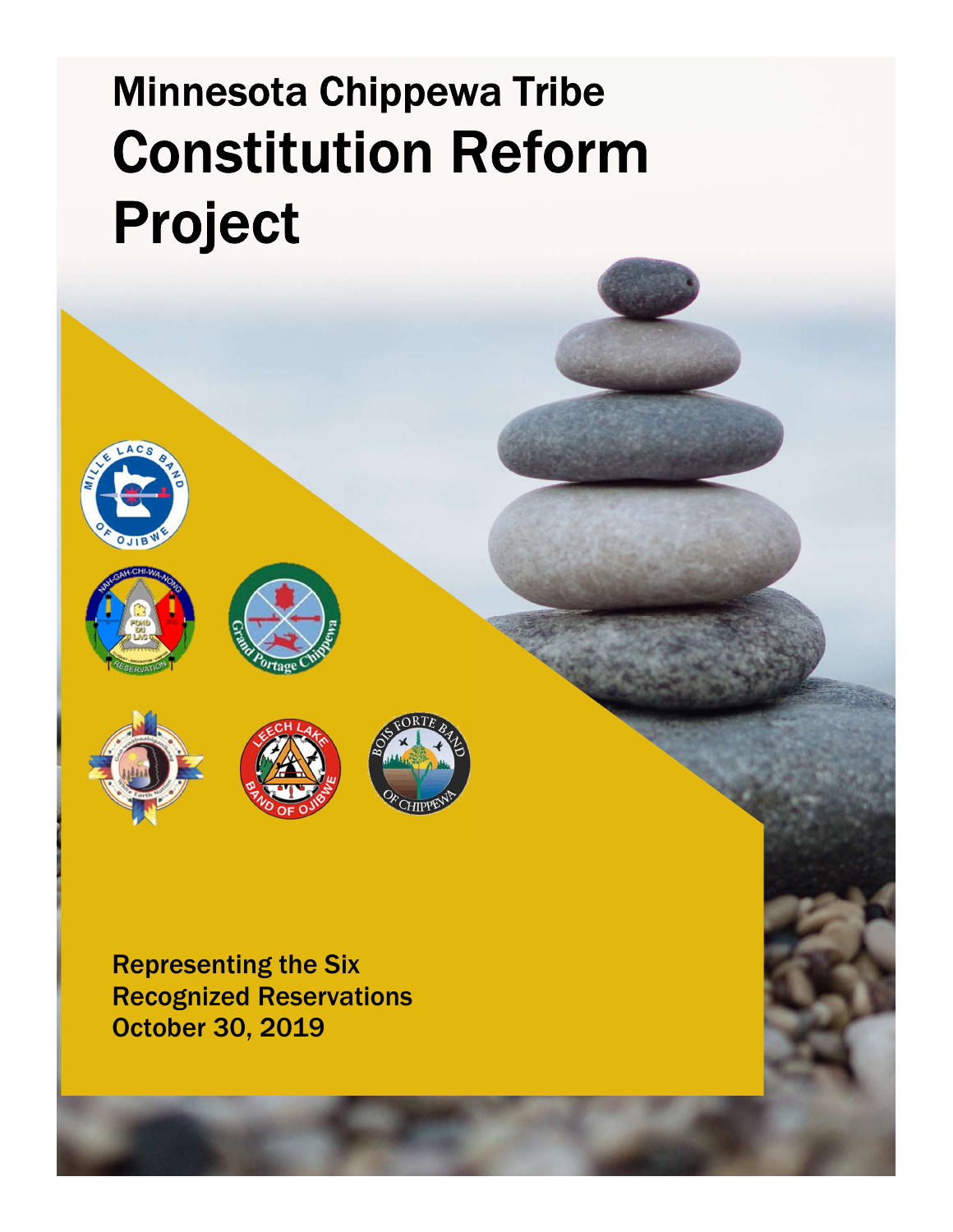# Minnesota Chippewa Tribe Constitution Reform Project

# EXECUTIVE SUMMARY

The Minnesota Chippewa Tribe Constitution Reform Committee, consisting of delegate representatives from all six reservations, will review, discuss and engage with the citizens of each of the reservations, our Tribal Executive Committee and Reservation elected officials the current Minnesota Chippewa Tribe Constitution.



## OUR GOAL

To present the current Minnesota Chippewa Tribe Constitution to all members of the Minnesota Chippewa Tribe, in an effort to educate and engage members on each element of the Constitution, receive and share with our Tribal elected official the input, voice and priorities of our people. To create and recommend a relevant Constitutional document representative of a structure that will serve all its' members.

## ROLE OF EACH DELEGATION

 To seek and engage our Tribal members.

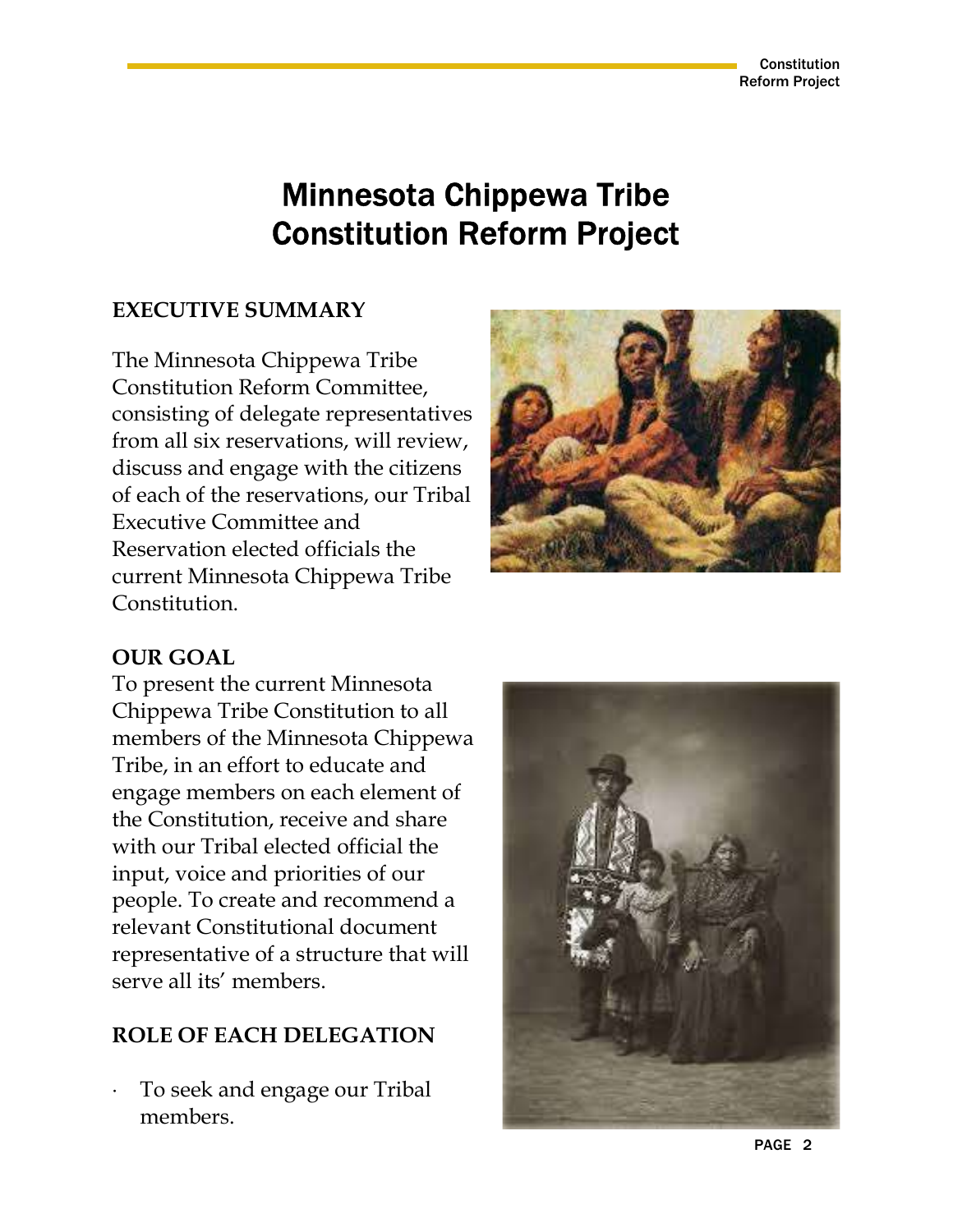Constitution Reform Project

- Education of our people on all elements of our current MCT Constitution.
- To gather designated delegates from each reservation on a monthly or as needed basis to share input from our home reservations, to c ollectively build and recommend a revised/amended Constitution document.



# CURRENT PRIORITIES

# What are the top five (5) priorities from your Tribal communities?

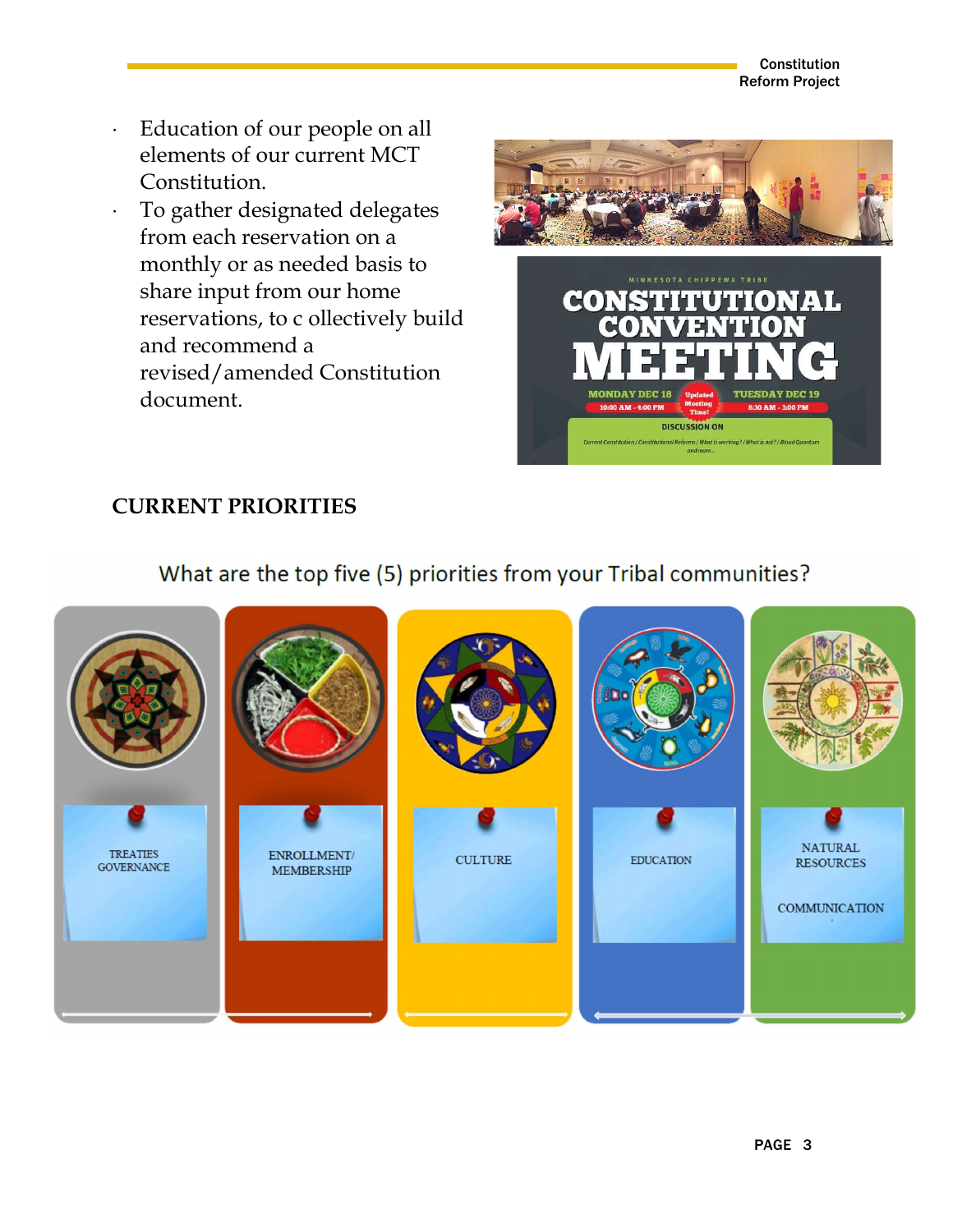# PROGRESS TO DATE 2019

## January Convention at Hinckley, MN

Finance Committee was established Agreed on Rotating meeting locations

#### February Convention - Bois Forte

Grand Portage absent – due to loss of Tribal executive no decisions were made Consensus Building and how process will work Self-determination each Band decide for itself Constitution should Include: Economic, Legal, Cultural Integrity, Education of process to community; Traditional leadership base

March Convention - no meeting

#### April Convention - Leech Lake

Meeting Process and Procedures Consensus Voting

#### May Convention- Grand Portage

Education -John Morrin -Words of Wisdom by George Aubid, Sr. c. 1985 Establish a Survey Committee Establish an Education, Finance and Survey Committee

#### June Convention - Minneapolis

Education - Tools for Successful Community Engagement Delegation may use Zaagiibagong as a resource Identification of 5 top priorities and timelines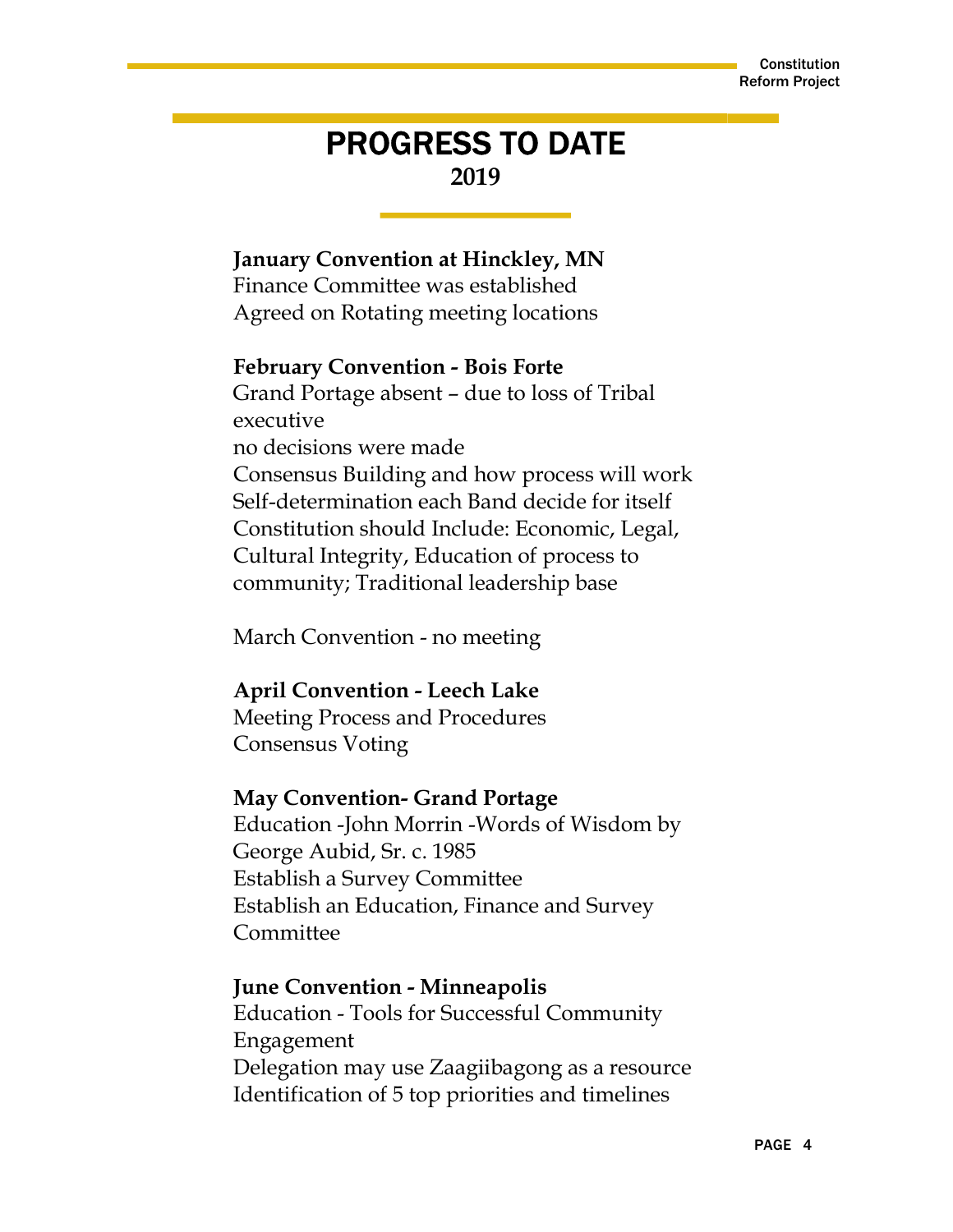#### July Convention - White Earth

Education - Red Lake Constitution Reform Committee

Discussion took place with no action at this time - Preamble

Appoint one Delegate from the 6 Reservations to attend all TEC meetings for a period of four months, then new appointees for four months Send Delegates; Speak only as directed on issues

#### August Convention - Fond Du Lac

Education – lndinawemaaganidog (How do we consider who is MCT?)

Designate Delegates to attend TEC meetings and address issues identified by the full Convention Delegates

Lines of communication must be clearly defined Constitution Reform Delegates shall be standard TEC Agenda item

Clarify TEC agree to consult with Delegates on enrollment

Clarify TEC agree to consult with Delegates on reform timeline

# September Convention - Mille Lacs Band of Ojibwe

Education -Value of MCT meetings Discussion took place with no action at this time enrollment Delegation meets one day/month and two days/quarter (flexible on days of week) Delegates will notify the TEC of what the timeline will be when ready Education Committee will develop a timeline to bring to the full Delegation for ratification, then bring to the people